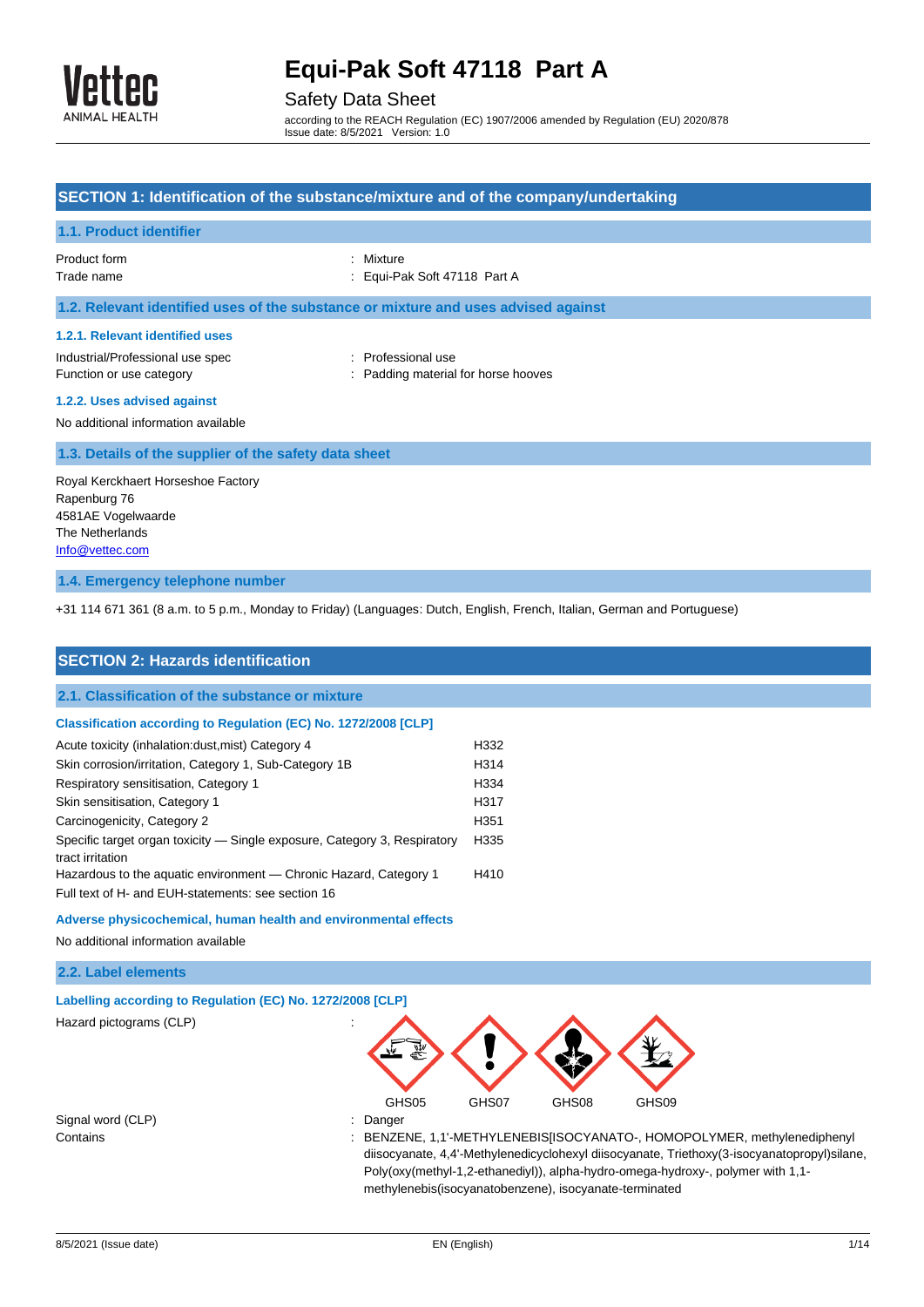## Safety Data Sheet

according to the REACH Regulation (EC) 1907/2006 amended by Regulation (EU) 2020/878

| Hazard statements (CLP)                             | : H314 - Causes severe skin burns and eye damage.<br>H317 - May cause an allergic skin reaction.<br>H332 - Harmful if inhaled.<br>H334 - May cause allergy or asthma symptoms or breathing difficulties if inhaled.<br>H335 - May cause respiratory irritation.<br>H351 - Suspected of causing cancer.<br>H410 - Very toxic to aquatic life with long lasting effects.                                                                                                                                                                                                                                                                             |
|-----------------------------------------------------|----------------------------------------------------------------------------------------------------------------------------------------------------------------------------------------------------------------------------------------------------------------------------------------------------------------------------------------------------------------------------------------------------------------------------------------------------------------------------------------------------------------------------------------------------------------------------------------------------------------------------------------------------|
| Precautionary statements (CLP)                      | : P260 - Do not breathe vapours.<br>P273 - Avoid release to the environment.<br>P280 - Wear protective gloves/protective clothing/eye protection/face protection.<br>P303+P361+P353+P310 - IF ON SKIN (or hair): Take off immediately all contaminated<br>clothing. Rinse skin with water/shower Immediately call a POISON CENTER or doctor.<br>P304+P340 - IF INHALED: Remove person to fresh air and keep comfortable for breathing.<br>P305+P351+P338+P310 - IF IN EYES: Rinse cautiously with water for several minutes.<br>Remove contact lenses, if present and easy to do. Continue rinsing. Immediately call a<br>POISON CENTER or doctor. |
| 2.3. Other hazards                                  |                                                                                                                                                                                                                                                                                                                                                                                                                                                                                                                                                                                                                                                    |
| other hazards which do not result in classification | This product contains isocyanates. Persons previously sensitized to isocyanates may                                                                                                                                                                                                                                                                                                                                                                                                                                                                                                                                                                |

This substance/mixture does not meet the PBT criteria of REACH regulation, annex XIII This substance/mixture does not meet the vPvB criteria of REACH regulation, annex XIII

The mixture does not contain substance(s) included in the list established in accordance with Article 59(1) of REACH for having endocrine disrupting properties, or is not identified as having endocrine disrupting properties in accordance with the criteria set out in Commission Delegated Regulation (EU) 2017/2100 or Commission Regulation (EU) 2018/605

develop a cross-sensitization reaction to other isocyanates.

### **SECTION 3: Composition/information on ingredients**

### **3.1. Substances**

### Not applicable

#### **3.2. Mixtures**

| <b>Name</b>                                                                                                                                        | <b>Product identifier</b>                                                                        | $\frac{9}{6}$ | <b>Classification according to</b><br><b>Regulation (EC) No. 1272/2008</b><br>[CLP]                                                                                       |
|----------------------------------------------------------------------------------------------------------------------------------------------------|--------------------------------------------------------------------------------------------------|---------------|---------------------------------------------------------------------------------------------------------------------------------------------------------------------------|
| Poly[oxy(methyl-1,2-ethanediyl)], a-hydro-w-hydroxy-,<br>polymer with 1,1'-methylenebis[4-<br>isocyanatocyclohexane]                               | CAS-No.: 9042-82-4<br>EC-No.: 676-734-6<br>REACH-no: Not available                               | $40 - 50$     | Aquatic Chronic 1, H410                                                                                                                                                   |
| Poly(oxy(methyl-1,2-ethanediyl)), alpha-hydro-omega-<br>hydroxy-, polymer with 1,1-<br>methylenebis (isocyanatobenzene), isocyanate-<br>terminated | CAS-No.: 96328-90-4<br>EC-No.: 692-819-0<br>REACH-no: Not available                              | $10 - 20$     | Resp. Sens. 1, H334<br><b>Skin Sens. 1, H317</b>                                                                                                                          |
| 4,4'-Methylenedicyclohexyl diisocyanate                                                                                                            | CAS-No.: 5124-30-1<br>EC-No.: 225-863-2<br>EC Index-No.: 615-009-00-0<br>REACH-no: Not available | $10 - 20$     | Acute Tox. 3 (Inhalation), H331<br>$(ATE = 0.5 mg/L)$<br>Eye Irrit. 2, H319<br>STOT SE 3, H335<br>Skin Irrit. 2, H315<br>Resp. Sens. 1, H334<br><b>Skin Sens. 1, H317</b> |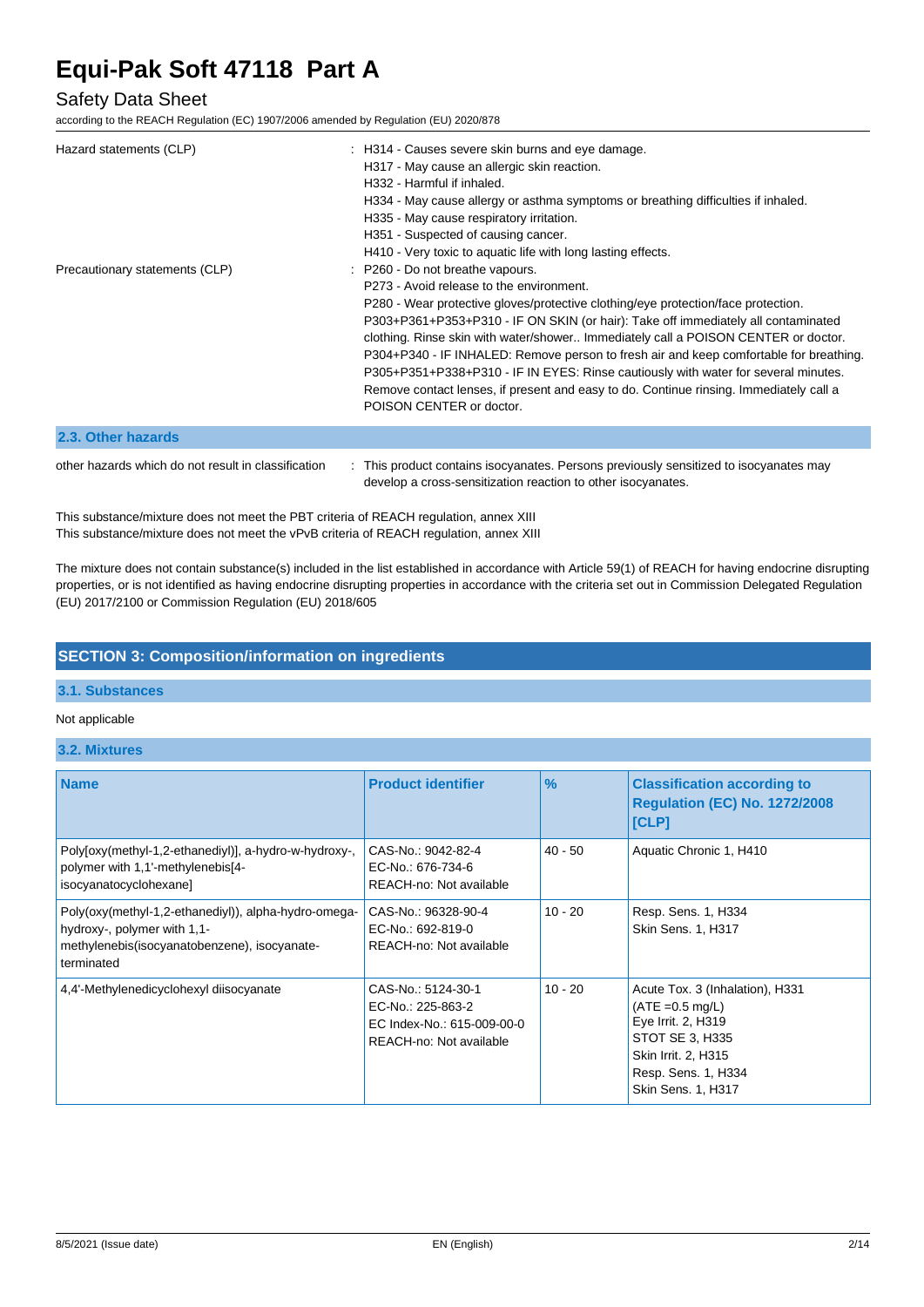# Safety Data Sheet

according to the REACH Regulation (EC) 1907/2006 amended by Regulation (EU) 2020/878

| <b>Name</b>                                                   | <b>Product identifier</b>                                                                         | $\frac{9}{6}$ | <b>Classification according to</b><br><b>Regulation (EC) No. 1272/2008</b><br>[CLP]                                                                                                                                                        |
|---------------------------------------------------------------|---------------------------------------------------------------------------------------------------|---------------|--------------------------------------------------------------------------------------------------------------------------------------------------------------------------------------------------------------------------------------------|
| methylenediphenyl diisocyanate                                | CAS-No.: 26447-40-5<br>EC-No.: 247-714-0<br>EC Index-No.: 615-005-00-9<br>REACH-no: Not available | $6 - 10$      | Carc. 2, H351<br>Acute Tox. 4 (Inhalation), H332<br>$(ATE=1.5 mg/l)$<br>STOT RE 2, H373<br>Eye Irrit. 2, H319<br>STOT SE 3. H335<br>Skin Irrit. 2, H315<br>Resp. Sens. 1, H334<br>Skin Sens. 1, H317                                       |
| Triethoxy(3-isocyanatopropyl)silane                           | CAS-No.: 24801-88-5<br>EC-No.: 246-467-6<br>REACH-no: Not available                               | $6 - 10$      | Acute Tox. 4 (Oral), H302<br>(ATE 500 mg/Kg)<br>Acute Tox. 4 (Dermal), H312<br>$(ATE = 1100 \text{ mg/kg})$<br>Acute Tox. 1 (Inhalation), H330<br>$(ATE = 0.005 mg/L)$<br>Skin Corr. 1B, H314<br>Resp. Sens. 1, H334<br>Skin Sens. 1, H317 |
| BENZENE, 1,1'-METHYLENEBIS[ISOCYANATO-,<br><b>HOMOPOLYMER</b> | CAS-No.: 39310-05-9<br>EC-No.: 609-645-8<br>REACH-no: Not available                               | $1 - 10$      | Resp. Sens. 1, H334                                                                                                                                                                                                                        |

| <b>Specific concentration limits:</b>   |                                                                                                   |                                                                                                                                                  |
|-----------------------------------------|---------------------------------------------------------------------------------------------------|--------------------------------------------------------------------------------------------------------------------------------------------------|
| <b>Name</b>                             | <b>Product identifier</b>                                                                         | <b>Specific concentration limits</b>                                                                                                             |
| 4,4'-Methylenedicyclohexyl diisocyanate | CAS-No.: 5124-30-1<br>EC-No.: 225-863-2<br>EC Index-No.: 615-009-00-0<br>REACH-no: Not available  | (0.5 ≤C ≤ 100) Resp. Sens. 1, H334<br>(0.5 ≤C ≤ 100) Skin Sens. 1, H317                                                                          |
| methylenediphenyl diisocyanate          | CAS-No.: 26447-40-5<br>EC-No.: 247-714-0<br>EC Index-No.: 615-005-00-9<br>REACH-no: Not available | $(0.1 \leq C < 100)$ Resp. Sens. 1, H334<br>5 ≤C < 100) STOT SE 3, H335<br>( 5 ≤C < 100) Skin Irrit. 2, H315<br>( 5 ≤C < 100) Eye Irrit. 2, H319 |

Full text of H- and EUH-statements: see section 16

| <b>SECTION 4: First aid measures</b>                             |                                                                                                                                                                                                                                                                                                                                                       |
|------------------------------------------------------------------|-------------------------------------------------------------------------------------------------------------------------------------------------------------------------------------------------------------------------------------------------------------------------------------------------------------------------------------------------------|
| 4.1. Description of first aid measures                           |                                                                                                                                                                                                                                                                                                                                                       |
| First-aid measures general                                       | : Never give anything by mouth to an unconscious person. If you feel unwell, seek medical<br>advice (show the label where possible). Suspected of causing cancer.                                                                                                                                                                                     |
| First-aid measures after inhalation                              | : Remove person to fresh air and keep comfortable for breathing. Call a POISON<br>CENTER/doctor if you feel unwell. Immediately call a POISON CENTER/doctor. If breathing<br>is difficult, remove victim to fresh air and keep at rest in a position comfortable for breathing.<br>If experiencing respiratory symptoms: Call a POISON CENTER/doctor. |
| First-aid measures after skin contact                            | : Take off immediately all contaminated clothing. Rinse skin with water/shower. Immediately<br>call a POISON CENTER/doctor. Wash with plenty of water/ If skin irritation or rash<br>occurs: Get medical advice/attention. Specific treatment (see supplemental first aid<br>instruction on this label). Wash contaminated clothing before reuse.     |
| First-aid measures after eye contact                             | Rinse cautiously with water for several minutes. Remove contact lenses, if present and easy<br>to do. Continue rinsing. Immediately call a POISON CENTER/doctor.                                                                                                                                                                                      |
| First-aid measures after ingestion                               | : Rinse mouth. Do NOT induce vomiting. Immediately call a POISON CENTER/doctor.                                                                                                                                                                                                                                                                       |
| 4.2. Most important symptoms and effects, both acute and delayed |                                                                                                                                                                                                                                                                                                                                                       |
| Symptoms/effects                                                 | Causes severe skin burns and eye damage.                                                                                                                                                                                                                                                                                                              |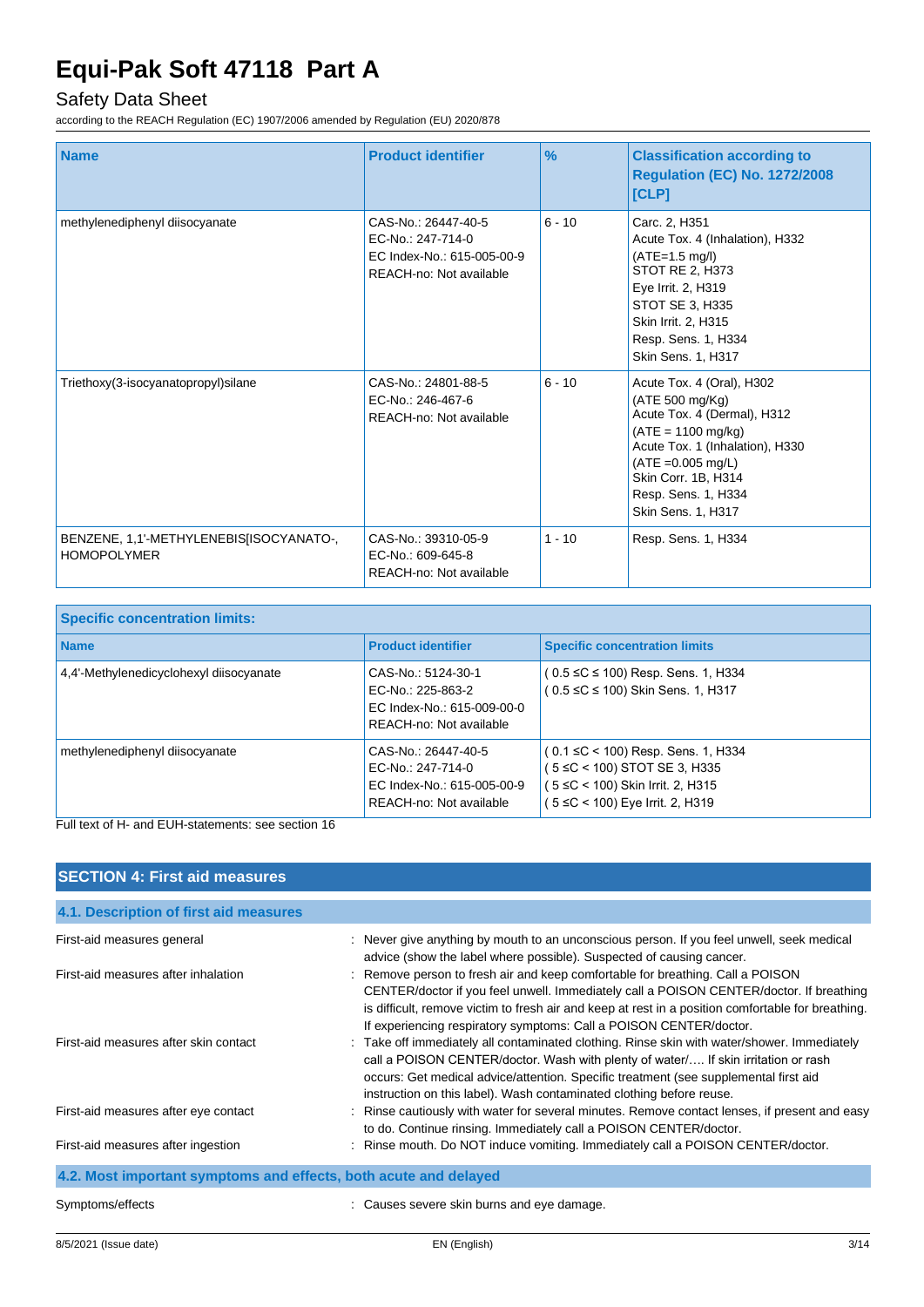## Safety Data Sheet

according to the REACH Regulation (EC) 1907/2006 amended by Regulation (EU) 2020/878

| Symptoms/effects after inhalation                                               | : Danger of serious damage to health by prolonged exposure through inhalation. Harmful if<br>inhaled. May cause allergy or asthma symptoms or breathing difficulties if inhaled. May<br>cause an allergic skin reaction. May cause respiratory irritation. |
|---------------------------------------------------------------------------------|------------------------------------------------------------------------------------------------------------------------------------------------------------------------------------------------------------------------------------------------------------|
| 4.3. Indication of any immediate medical attention and special treatment needed |                                                                                                                                                                                                                                                            |
| No additional information available                                             |                                                                                                                                                                                                                                                            |

| <b>SECTION 5: Firefighting measures</b>                        |                                                                                                                                                                                            |
|----------------------------------------------------------------|--------------------------------------------------------------------------------------------------------------------------------------------------------------------------------------------|
| 5.1. Extinguishing media                                       |                                                                                                                                                                                            |
| Suitable extinguishing media<br>Unsuitable extinguishing media | : Foam. Dry powder. Carbon dioxide. Water spray. Sand.<br>: Do not use a heavy water stream.                                                                                               |
| 5.2. Special hazards arising from the substance or mixture     |                                                                                                                                                                                            |
| No additional information available                            |                                                                                                                                                                                            |
| 5.3. Advice for firefighters                                   |                                                                                                                                                                                            |
| Firefighting instructions                                      | : Use water spray or fog for cooling exposed containers. Exercise caution when fighting any<br>ale and and flux. Description fluid fluid in contact forms and activities are described and |

chemical fire. Prevent fire fighting water from entering the environment. Protective equipment for firefighters : Do not enter fire area without proper protective equipment, including respiratory protection.

| <b>SECTION 6: Accidental release measures</b>              |                                                                          |  |
|------------------------------------------------------------|--------------------------------------------------------------------------|--|
|                                                            | 6.1. Personal precautions, protective equipment and emergency procedures |  |
| 6.1.1. For non-emergency personnel<br>Emergency procedures | : Evacuate unnecessary personnel.                                        |  |
| 6.1.2. For emergency responders                            |                                                                          |  |
| Protective equipment<br>Emergency procedures               | Equip cleanup crew with proper protection.<br>Ventilate area.            |  |
| <b>6.2. Environmental precautions</b>                      |                                                                          |  |

Prevent entry to sewers and public waters. Notify authorities if liquid enters sewers or public waters. Avoid release to the environment.

| 6.3. Methods and material for containment and cleaning up |                                                                                                                                                   |
|-----------------------------------------------------------|---------------------------------------------------------------------------------------------------------------------------------------------------|
| Methods for cleaning up                                   | : Soak up spills with inert solids, such as clay or diatomaceous earth as soon as possible.<br>Collect spillage. Store away from other materials. |
|                                                           |                                                                                                                                                   |

**6.4. Reference to other sections**

See Heading 8. Exposure controls and personal protection.

| <b>SECTION 7: Handling and storage</b> |                                                                                                                                                                                                                                                                                                                                                                                                                                                                                      |  |  |  |
|----------------------------------------|--------------------------------------------------------------------------------------------------------------------------------------------------------------------------------------------------------------------------------------------------------------------------------------------------------------------------------------------------------------------------------------------------------------------------------------------------------------------------------------|--|--|--|
| 7.1. Precautions for safe handling     |                                                                                                                                                                                                                                                                                                                                                                                                                                                                                      |  |  |  |
| Precautions for safe handling          | : Wash hands and other exposed areas with mild soap and water before eating, drinking or<br>smoking and when leaving work. Provide good ventilation in process area to prevent<br>formation of vapour. Use only outdoors or in a well-ventilated area. Avoid breathing<br>dust/fume/gas/mist/vapours/spray. Do not breathe dust/fume/gas/mist/vapours/spray.<br>Obtain special instructions before use. Do not handle until all safety precautions have been<br>read and understood. |  |  |  |
| Hygiene measures                       | : Wash hands, forearms and face thoroughly after handling. Wash contaminated clothing<br>before reuse. Contaminated work clothing should not be allowed out of the workplace.                                                                                                                                                                                                                                                                                                        |  |  |  |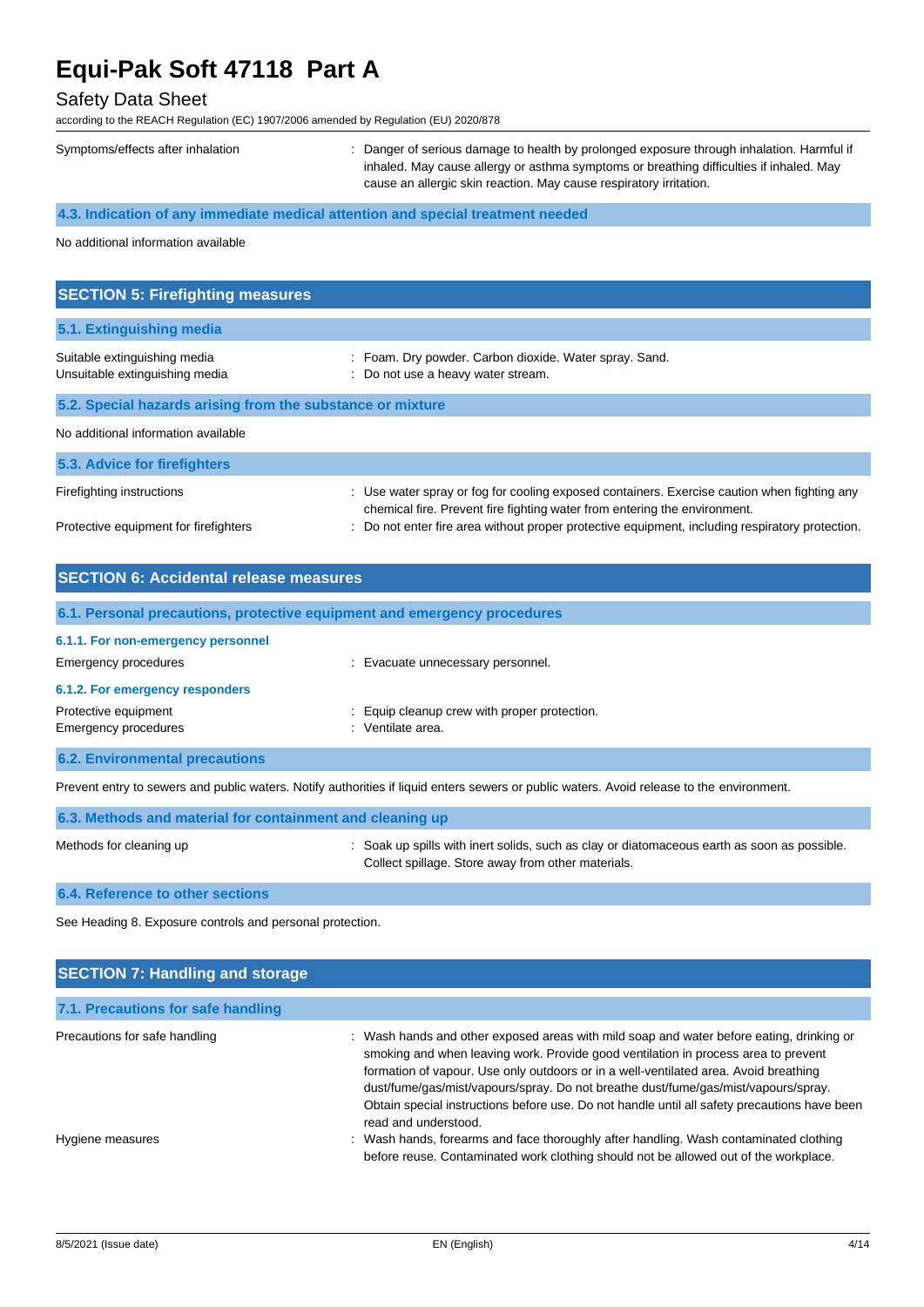# Safety Data Sheet

according to the REACH Regulation (EC) 1907/2006 amended by Regulation (EU) 2020/878

| 7.2. Conditions for safe storage, including any incompatibilities |                                                                                                                                                         |  |  |  |
|-------------------------------------------------------------------|---------------------------------------------------------------------------------------------------------------------------------------------------------|--|--|--|
| Storage conditions                                                | : Keep container tightly closed in a cool, well-ventilated place. Do not reseal if contamination<br>is suspected. Protect from humidity and water. Air. |  |  |  |
| Incompatible materials                                            | : Strong bases. Water. Strong oxidizing agents. Strong acids.                                                                                           |  |  |  |
| 7.3. Specific end use(s)                                          |                                                                                                                                                         |  |  |  |

No additional information available

## **SECTION 8: Exposure controls/personal protection**

## **8.1. Control parameters**

### **8.1.1 National occupational exposure and biological limit values**

| methylenediphenyl diisocyanate (26447-40-5)         |                                                                                                                                            |  |  |
|-----------------------------------------------------|--------------------------------------------------------------------------------------------------------------------------------------------|--|--|
| <b>Poland - Occupational Exposure Limits</b>        |                                                                                                                                            |  |  |
| Local name                                          | Diizocyjanian metylenodifenylu - mieszanina izomerów (metylenodifenylodiizocyjanian,<br>MDI)                                               |  |  |
| NDS (OEL TWA)                                       | $0.03$ mg/m <sup>3</sup>                                                                                                                   |  |  |
| NDSCh (OEL STEL)                                    | $0.09$ mg/m <sup>3</sup>                                                                                                                   |  |  |
| Regulatory reference                                | Dz. U. 2018 poz. 1286                                                                                                                      |  |  |
| 4,4'-Methylenedicyclohexyl diisocyanate (5124-30-1) |                                                                                                                                            |  |  |
| <b>Belgium - Occupational Exposure Limits</b>       |                                                                                                                                            |  |  |
| Local name                                          | Méthylène bis(4-cyclohexylisocyanate) # Methyleen bis(4-cyclohexylisocyanaat)                                                              |  |  |
| <b>OEL TWA</b>                                      | $0.055$ mg/m <sup>3</sup>                                                                                                                  |  |  |
| OEL TWA [ppm]                                       | $0.005$ ppm                                                                                                                                |  |  |
| Regulatory reference                                | Koninklijk besluit/Arrêté royal 19/11/2020                                                                                                 |  |  |
| <b>Denmark - Occupational Exposure Limits</b>       |                                                                                                                                            |  |  |
| Local name                                          | Methylenbis(4-cyclohexylisocyanat)                                                                                                         |  |  |
| OEL TWA [1]                                         | $0.054$ mg/m <sup>3</sup>                                                                                                                  |  |  |
| OEL TWA [2]                                         | 0.005 ppm                                                                                                                                  |  |  |
| Regulatory reference                                | BEK nr 1426 af 28. juni 2021                                                                                                               |  |  |
| <b>Greece - Occupational Exposure Limits</b>        |                                                                                                                                            |  |  |
| Local name                                          | Μεθυλένιο, δις (4-κυκλοεξυλο-ισοκθανικό-)                                                                                                  |  |  |
| <b>OEL TWA</b>                                      | $0.11 \text{ mg/m}^3$                                                                                                                      |  |  |
| OEL TWA [ppm]                                       | $0.01$ ppm                                                                                                                                 |  |  |
| <b>OEL STEL</b>                                     | $0.11$ mg/m <sup>3</sup>                                                                                                                   |  |  |
| OEL STEL [ppm]                                      | $0.01$ ppm                                                                                                                                 |  |  |
| Regulatory reference                                | Π.Δ. 90/1999 - Προστασία της υγείας των εργαζομένων που εκτίθενται σε ορισμένους<br>χημικούς παράγοντες κατά τη διάρκεια της εργασίας τους |  |  |
| <b>Portugal - Occupational Exposure Limits</b>      |                                                                                                                                            |  |  |
| Local name                                          | Metileno-bis(4-ciclohexilisocianato)                                                                                                       |  |  |
| OEL TWA [ppm]                                       | $0.005$ ppm                                                                                                                                |  |  |
| Regulatory reference                                | Norma Portuguesa NP 1796:2014                                                                                                              |  |  |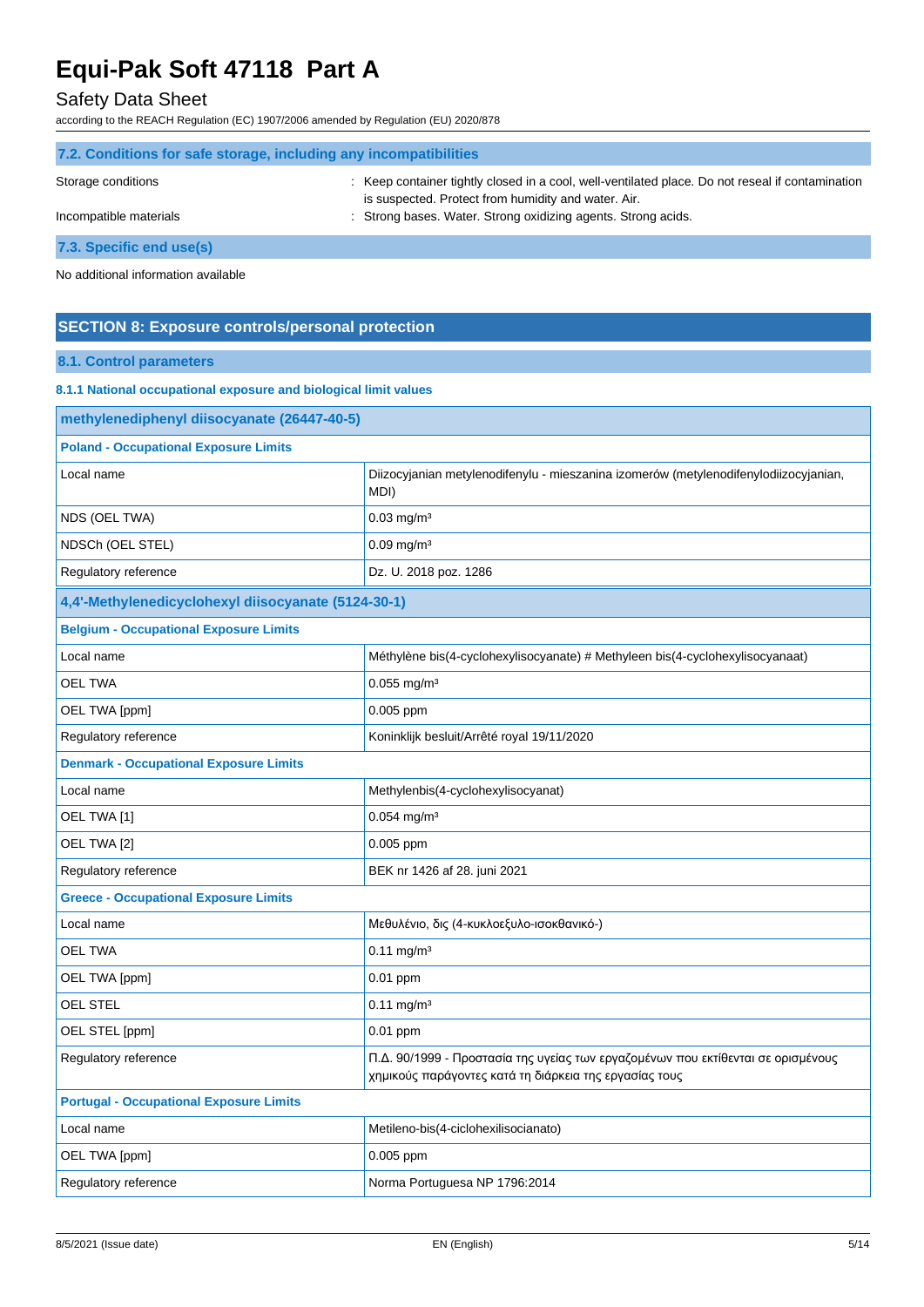## Safety Data Sheet

according to the REACH Regulation (EC) 1907/2006 amended by Regulation (EU) 2020/878

| 4,4'-Methylenedicyclohexyl diisocyanate (5124-30-1)                                                   |                                                                                 |  |  |
|-------------------------------------------------------------------------------------------------------|---------------------------------------------------------------------------------|--|--|
| <b>Spain - Occupational Exposure Limits</b>                                                           |                                                                                 |  |  |
| Local name                                                                                            | Metileno-bis (4-ciclohexilisocianato) (Diisocianato de 4,4'-diciclohexilmetano) |  |  |
| VLA-ED (OEL TWA) [1]                                                                                  | $0.055$ mg/m <sup>3</sup>                                                       |  |  |
| VLA-ED (OEL TWA) [2]                                                                                  | $0.005$ ppm                                                                     |  |  |
| Remark<br>Sen (Sensibilizante).                                                                       |                                                                                 |  |  |
| Límites de Exposición Profesional para Agentes Químicos en España 2021. INSHT<br>Regulatory reference |                                                                                 |  |  |
| <b>USA - ACGIH - Occupational Exposure Limits</b>                                                     |                                                                                 |  |  |
| Local name                                                                                            | Methylene bis(4-cyclohexylisocyanate)                                           |  |  |
| ACGIH OEL TWA [ppm]                                                                                   | $0.005$ ppm                                                                     |  |  |
| Remark (ACGIH)                                                                                        | TLV® Basis: Resp sens; LRT irr                                                  |  |  |
| Regulatory reference                                                                                  | <b>ACGIH 2021</b>                                                               |  |  |

#### **8.1.2. Recommended monitoring procedures**

No additional information available

#### **8.1.3. Air contaminants formed**

No additional information available

#### **8.1.4. DNEL and PNEC**

No additional information available

#### **8.1.5. Control banding**

No additional information available

#### **8.2. Exposure controls**

#### **8.2.1. Appropriate engineering controls**

No additional information available

#### **8.2.2. Personal protection equipment**

#### **Personal protective equipment:**

Gloves. Dust/aerosol mask with filter type P1. Protective clothing. Protective goggles.

#### **Personal protective equipment symbol(s):**



#### **8.2.2.1. Eye and face protection**

#### **Eye protection:**

Safety glasses. Wear eye glasses with side protection according to EN 166.

#### **8.2.2.2. Skin protection**

#### **Skin and body protection:**

Long-sleeved apron/clothing with liquid tight type 3, protective against liquid chemicals (tested EN 14605)

#### **Hand protection:**

Protective gloves. EN 374. Butyl rubber. Break through time: ≥ 480 min. Layer thickness : >1,1 mm. Wear protective gloves.

#### **8.2.2.3. Respiratory protection**

#### **Respiratory protection:**

This product should not be used under conditions of poor ventilation unless a protective mask with an appropriate gas filter (i.e. type A1 according to standard EN 14387) is used.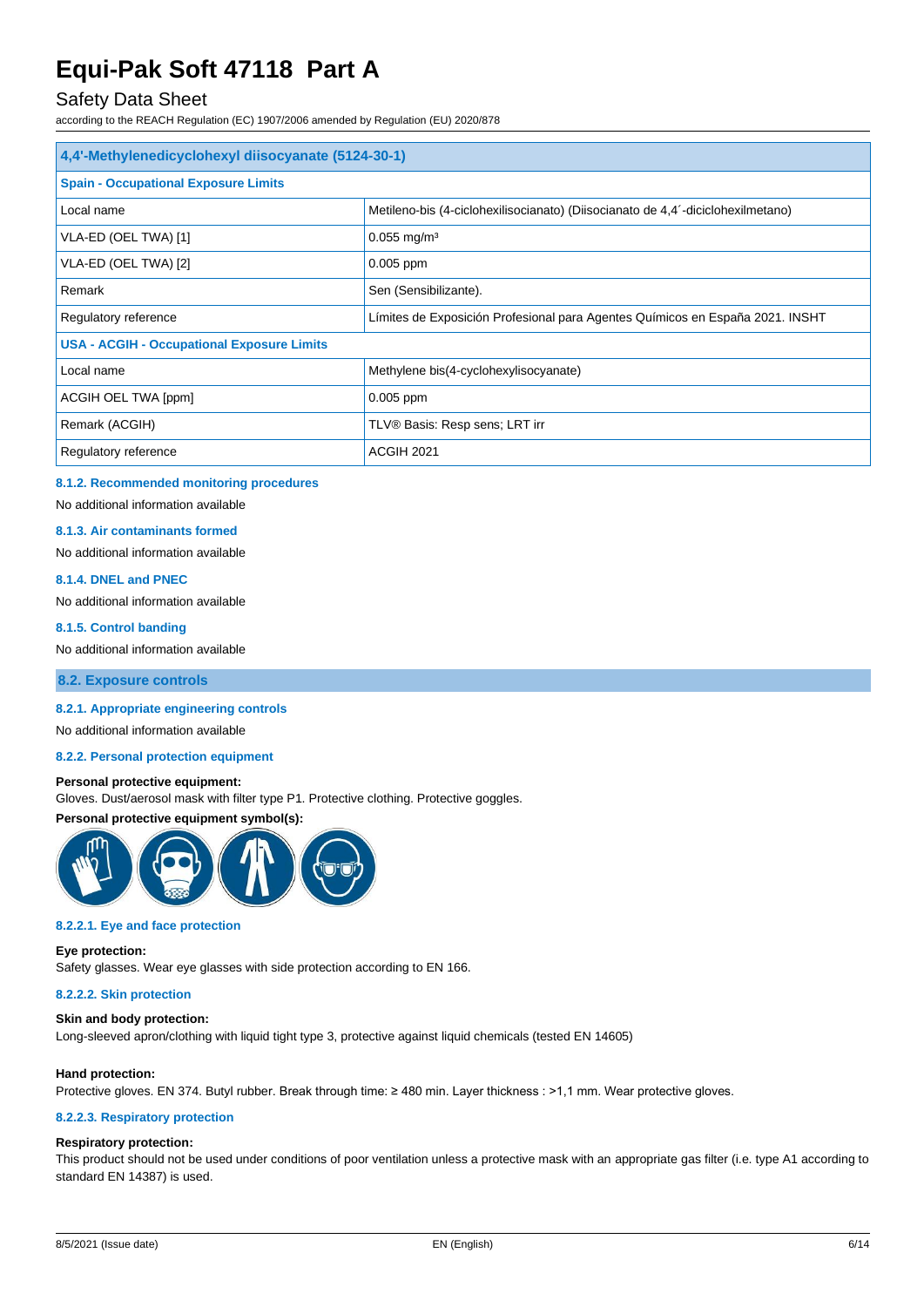## Safety Data Sheet

according to the REACH Regulation (EC) 1907/2006 amended by Regulation (EU) 2020/878

#### **8.2.2.4. Thermal hazards**

No additional information available

#### **8.2.3. Environmental exposure controls**

#### **Other information:**

Do not eat, drink or smoke during use.

### **SECTION 9: Physical and chemical properties**

#### **9.1. Information on basic physical and chemical properties**

| Physical state                                  | Liquid                   |
|-------------------------------------------------|--------------------------|
| Colour                                          | Colourless.              |
| Appearance                                      | Viscous liquid.          |
| Odour                                           | None.                    |
| Odour threshold                                 | Not available            |
| Melting point                                   | Not available            |
| Freezing point                                  | Not available            |
| Boiling point                                   | > 204.4 °C               |
| Flammability                                    | Non flammable.           |
| <b>Explosive limits</b>                         | Not available            |
| Lower explosive limit (LEL)                     | Not available            |
| Upper explosive limit (UEL)                     | Not available            |
| Flash point                                     | >143.3                   |
| Auto-ignition temperature                       | Not available            |
| Decomposition temperature                       | Not available            |
| pH                                              | Not available            |
| Viscosity, kinematic                            | Not available            |
| Solubility                                      | Not available            |
| Partition coefficient n-octanol/water (Log Kow) | Not available            |
| Vapour pressure                                 | Not available            |
| Vapour pressure at 50 °C                        | Not available            |
| Density                                         | Not available            |
| Relative density                                | $1.04$ g/cm <sup>3</sup> |
| Relative vapour density at 20 °C                | >1                       |
| Particle size                                   | Not applicable           |
| Particle size distribution                      | Not applicable           |
| Particle shape                                  | Not applicable           |
| Particle aspect ratio                           | Not applicable           |
| Particle aggregation state                      | Not applicable           |
| Particle agglomeration state                    | Not applicable           |
| Particle specific surface area                  | Not applicable           |
| Particle dustiness                              | Not applicable           |

### **9.2. Other information**

#### **9.2.1. Information with regard to physical hazard classes**

No additional information available

#### **9.2.2. Other safety characteristics**

No additional information available

## **SECTION 10: Stability and reactivity**

#### **10.1. Reactivity**

Reacts with water to liberate CO2 gas which may build pressure in closed containers.

### **10.2. Chemical stability**

The product is stable at normal handling and storage conditions.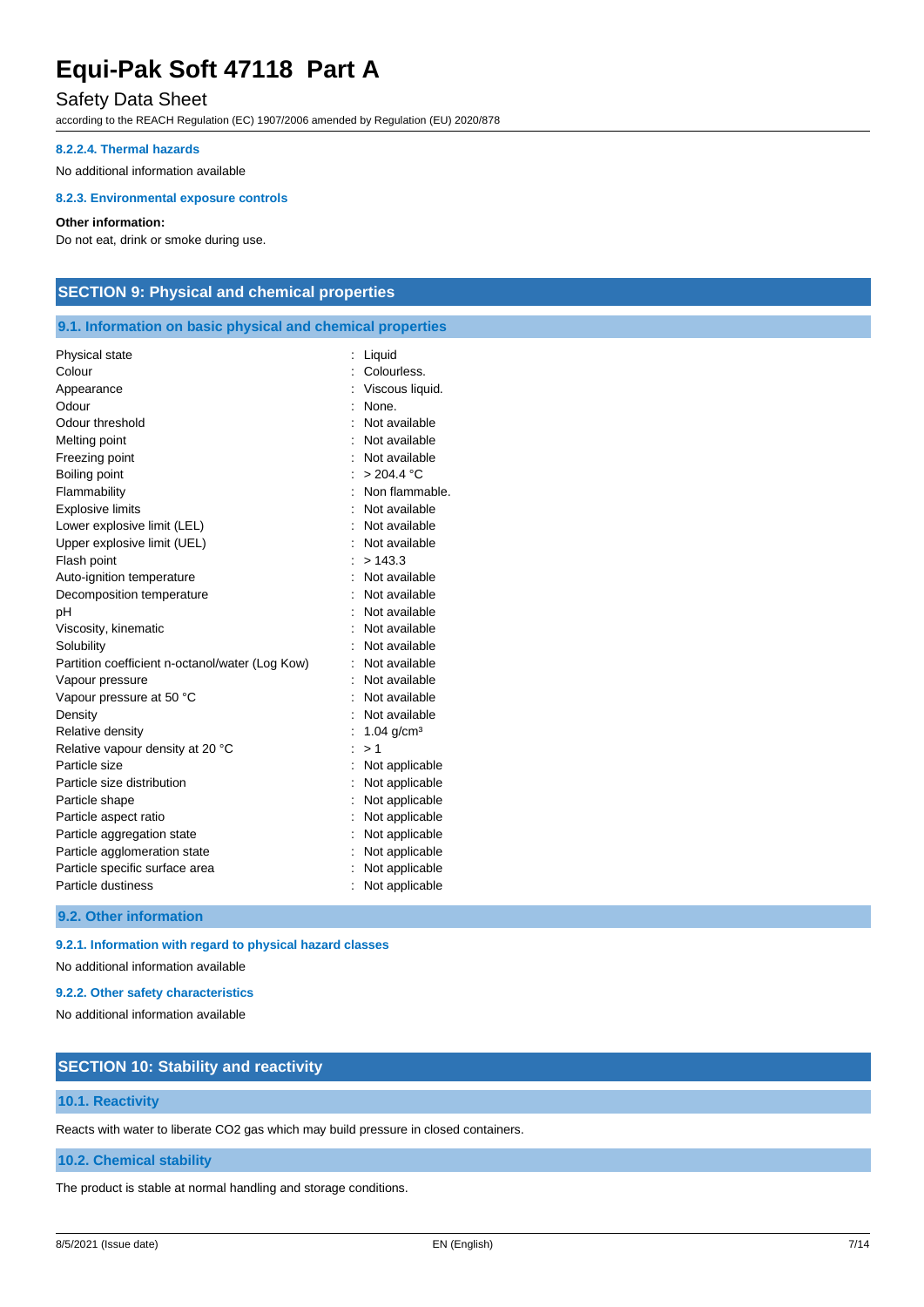# Safety Data Sheet

according to the REACH Regulation (EC) 1907/2006 amended by Regulation (EU) 2020/878

| 10.3. Possibility of hazardous reactions             |
|------------------------------------------------------|
| Polymerization. in the presence of. water. Moisture. |
| 10.4. Conditions to avoid                            |
| Moisture. Direct sunlight.                           |
| 10.5. Incompatible materials                         |
| Water. Strong acids. Strong bases. Oxidising agents. |
| 10.6. Hazardous decomposition products               |

Oxides of carbon. Nitrogen oxides. Fume. Carbon monoxide. Carbon dioxide.

| <b>SECTION 11: Toxicological information</b>                                                    |                                                                                                                                                                                        |  |  |
|-------------------------------------------------------------------------------------------------|----------------------------------------------------------------------------------------------------------------------------------------------------------------------------------------|--|--|
| 11.1. Information on hazard classes as defined in Regulation (EC) No 1272/2008                  |                                                                                                                                                                                        |  |  |
| Acute toxicity (oral)<br>Acute toxicity (dermal)<br>Acute toxicity (inhalation)                 | Not classified<br>Not classified<br>Harmful if inhaled.                                                                                                                                |  |  |
| Equi-Pak Soft 47118 Part A                                                                      |                                                                                                                                                                                        |  |  |
| 1.806 mg/l/4h<br>ATE CLP (dust, mist)                                                           |                                                                                                                                                                                        |  |  |
| methylenediphenyl diisocyanate (26447-40-5)                                                     |                                                                                                                                                                                        |  |  |
| LD50 oral rat                                                                                   | 31600 mg/kg                                                                                                                                                                            |  |  |
| LD50 dermal rabbit                                                                              | > 5000 mg/kg                                                                                                                                                                           |  |  |
| Triethoxy(3-isocyanatopropyl)silane (24801-88-5)                                                |                                                                                                                                                                                        |  |  |
| LD50 oral rat                                                                                   | 706 mg/kg                                                                                                                                                                              |  |  |
| LD50 dermal rabbit                                                                              | 1259 mg/kg                                                                                                                                                                             |  |  |
| LC50 Inhalation - Rat                                                                           | $0.36$ mg/l/4h                                                                                                                                                                         |  |  |
| Skin corrosion/irritation<br>Serious eye damage/irritation<br>Respiratory or skin sensitisation | Causes severe skin burns.<br>Assumed to cause serious eye damage<br>May cause allergy or asthma symptoms or breathing difficulties if inhaled. May cause an<br>allergic skin reaction. |  |  |
| Germ cell mutagenicity<br>Additional information<br>Carcinogenicity<br>Reproductive toxicity    | Not classified<br>Based on available data, the classification criteria are not met<br>Suspected of causing cancer.<br>Not classified                                                   |  |  |
| Additional information<br>STOT-single exposure                                                  | Based on available data, the classification criteria are not met<br>May cause respiratory irritation.                                                                                  |  |  |
| methylenediphenyl diisocyanate (26447-40-5)                                                     |                                                                                                                                                                                        |  |  |
| STOT-single exposure                                                                            | May cause respiratory irritation.                                                                                                                                                      |  |  |
| 4,4'-Methylenedicyclohexyl diisocyanate (5124-30-1)                                             |                                                                                                                                                                                        |  |  |
| STOT-single exposure                                                                            | May cause respiratory irritation.                                                                                                                                                      |  |  |
| STOT-repeated exposure<br>Additional information                                                | : Not classified<br>Based on available data, the classification criteria are not met                                                                                                   |  |  |
| methylenediphenyl diisocyanate (26447-40-5)                                                     |                                                                                                                                                                                        |  |  |
| STOT-repeated exposure                                                                          | May cause damage to organs through prolonged or repeated exposure.                                                                                                                     |  |  |
| Aspiration hazard<br>Additional information                                                     | Not classified<br>Based on available data, the classification criteria are not met                                                                                                     |  |  |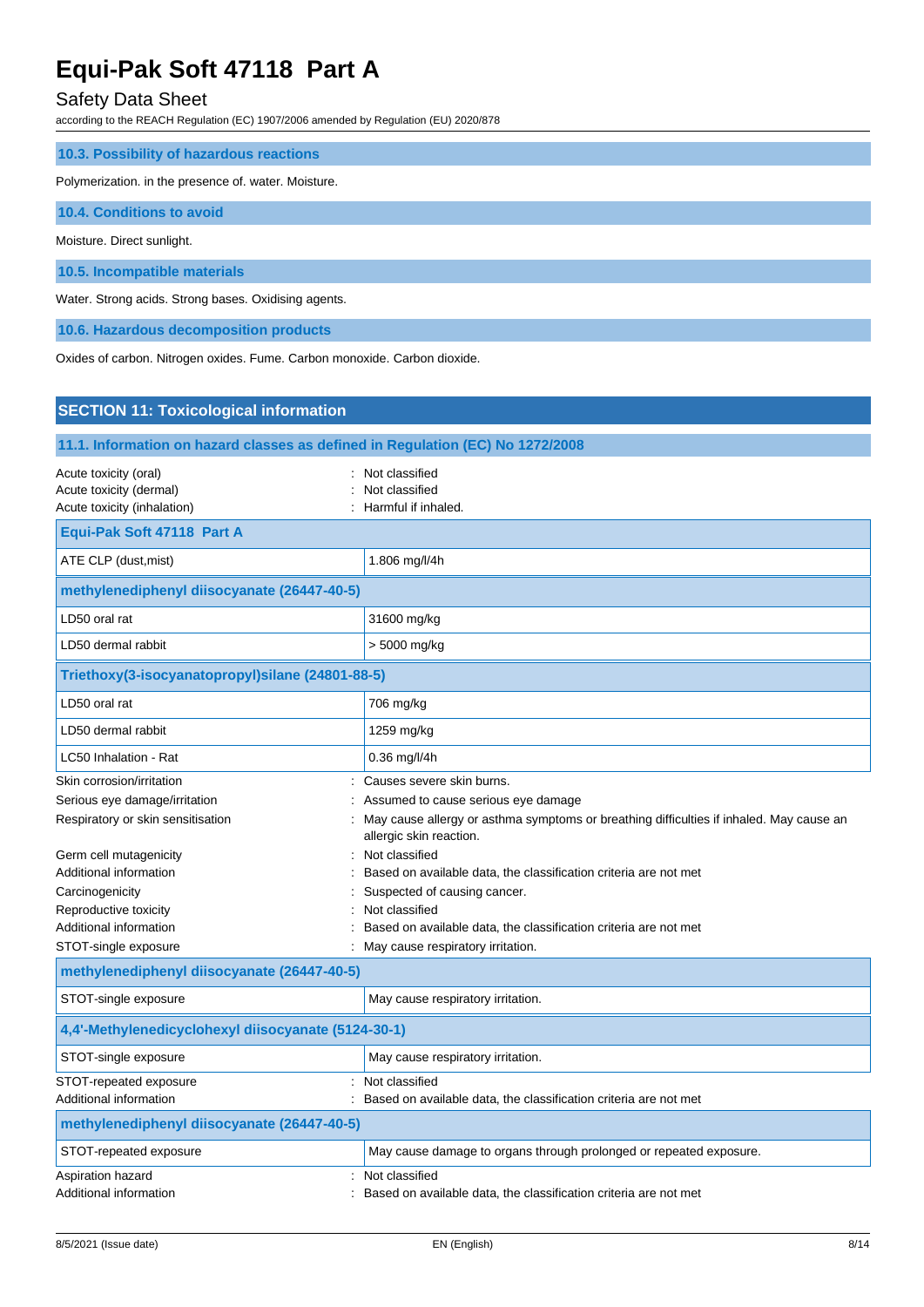# Safety Data Sheet

according to the REACH Regulation (EC) 1907/2006 amended by Regulation (EU) 2020/878

| : Harmful if inhaled. |
|-----------------------|
|                       |

# **SECTION 12: Ecological information**

| 12.1. Toxicity                                                                 |                                                                             |  |  |  |
|--------------------------------------------------------------------------------|-----------------------------------------------------------------------------|--|--|--|
| Ecology - water<br>Hazardous to the aquatic environment, short-term<br>(acute) | : Very toxic to aquatic life with long lasting effects.<br>: Not classified |  |  |  |
| Hazardous to the aquatic environment, long-term<br>(chronic)                   | : Very toxic to aquatic life with long lasting effects.                     |  |  |  |
| 12.2. Persistence and degradability                                            |                                                                             |  |  |  |
| Equi-Pak Soft 47118 Part A                                                     |                                                                             |  |  |  |
| Persistence and degradability                                                  | May cause long-term adverse effects in the environment.                     |  |  |  |
| 12.3. Bioaccumulative potential                                                |                                                                             |  |  |  |
| Equi-Pak Soft 47118 Part A                                                     |                                                                             |  |  |  |
| Bioaccumulative potential                                                      | Not established.                                                            |  |  |  |
| 12.4. Mobility in soil                                                         |                                                                             |  |  |  |
| No additional information available                                            |                                                                             |  |  |  |
| 12.5. Results of PBT and vPvB assessment                                       |                                                                             |  |  |  |
| No additional information available                                            |                                                                             |  |  |  |
| 12.6. Endocrine disrupting properties                                          |                                                                             |  |  |  |
| No additional information available                                            |                                                                             |  |  |  |
| 12.7. Other adverse effects                                                    |                                                                             |  |  |  |
| Additional information                                                         | Avoid release to the environment.                                           |  |  |  |
| <b>SECTION 13: Disposal considerations</b>                                     |                                                                             |  |  |  |

| 13.1. Waste treatment methods              |                                                                                                                                                                                                                                           |
|--------------------------------------------|-------------------------------------------------------------------------------------------------------------------------------------------------------------------------------------------------------------------------------------------|
| Product/Packaging disposal recommendations | Dispose in a safe manner in accordance with local/national regulations. Dispose of<br>contents/container to hazardous or special waste collection point, in accordance with local,<br>regional, national and/or international regulation. |
| Ecology - waste materials                  | : Avoid release to the environment.                                                                                                                                                                                                       |

### **SECTION 14: Transport information**

In accordance with ADR / IMDG / IATA / ADN / RID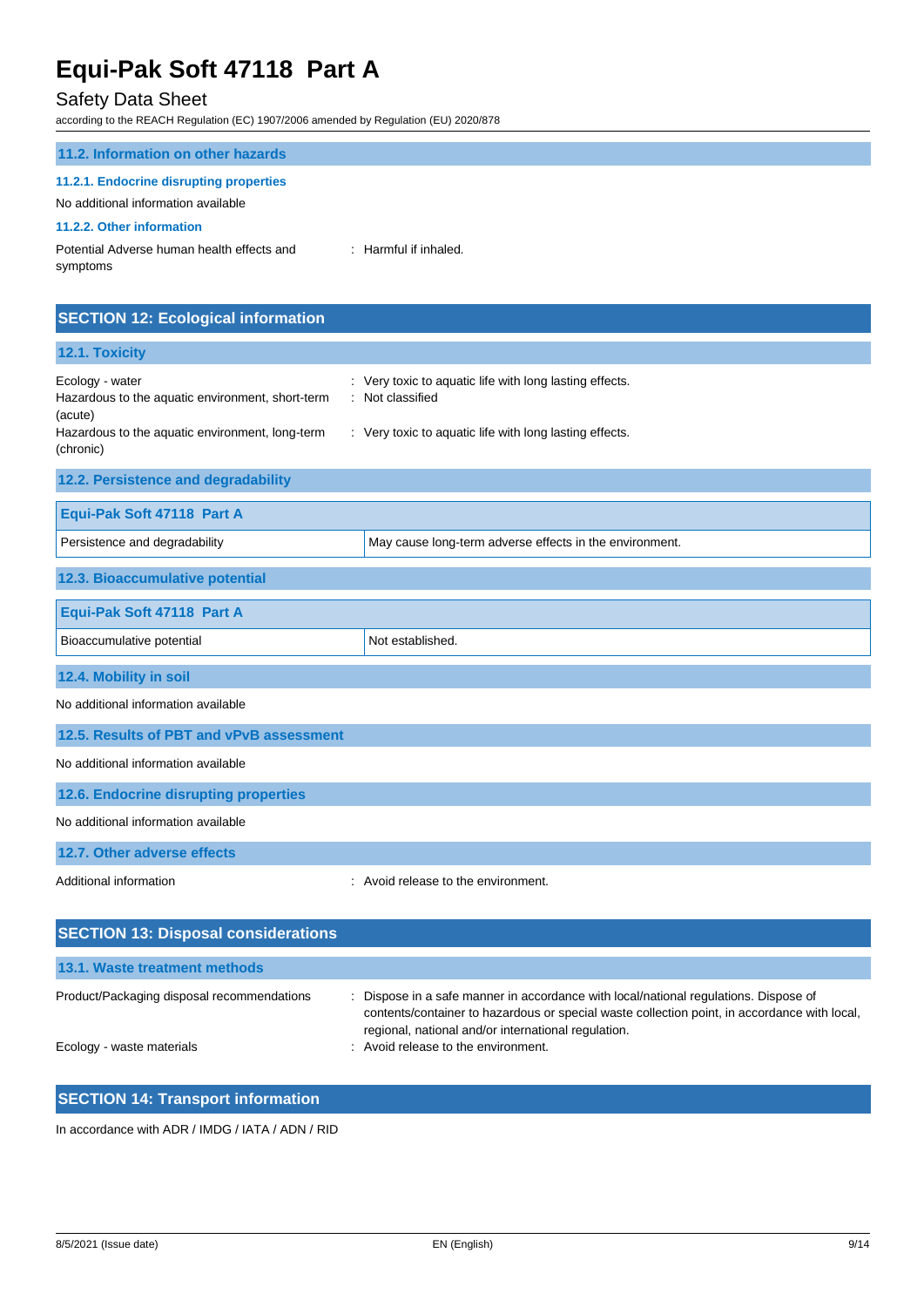# Safety Data Sheet

according to the REACH Regulation (EC) 1907/2006 amended by Regulation (EU) 2020/878

| <b>ADR</b>                                                                                                                                                                                                                                                                                                                                                                                                                                                                   | <b>IMDG</b>                                                                                                                                   | <b>IATA</b>                                                                                                                  | <b>ADN</b>                                                                                                                      | <b>RID</b>                                                                                                                      |  |
|------------------------------------------------------------------------------------------------------------------------------------------------------------------------------------------------------------------------------------------------------------------------------------------------------------------------------------------------------------------------------------------------------------------------------------------------------------------------------|-----------------------------------------------------------------------------------------------------------------------------------------------|------------------------------------------------------------------------------------------------------------------------------|---------------------------------------------------------------------------------------------------------------------------------|---------------------------------------------------------------------------------------------------------------------------------|--|
| 14.1. UN number or ID number                                                                                                                                                                                                                                                                                                                                                                                                                                                 |                                                                                                                                               |                                                                                                                              |                                                                                                                                 |                                                                                                                                 |  |
| <b>UN 1760</b>                                                                                                                                                                                                                                                                                                                                                                                                                                                               | <b>UN 1760</b>                                                                                                                                | <b>UN 1760</b>                                                                                                               | <b>UN 1760</b>                                                                                                                  | <b>UN 1760</b>                                                                                                                  |  |
| 14.2. UN proper shipping name                                                                                                                                                                                                                                                                                                                                                                                                                                                |                                                                                                                                               |                                                                                                                              |                                                                                                                                 |                                                                                                                                 |  |
| CORROSIVE LIQUID,<br>N.O.S.                                                                                                                                                                                                                                                                                                                                                                                                                                                  | <b>CORROSIVE LIQUID,</b><br>N.O.S.                                                                                                            | Corrosive liquid, n.o.s.                                                                                                     | CORROSIVE LIQUID,<br>N.O.S.                                                                                                     | CORROSIVE LIQUID,<br>N.O.S.                                                                                                     |  |
| <b>Transport document description</b>                                                                                                                                                                                                                                                                                                                                                                                                                                        |                                                                                                                                               |                                                                                                                              |                                                                                                                                 |                                                                                                                                 |  |
| UN 1760 CORROSIVE<br>LIQUID, N.O.S.<br>(Triethoxy(3-<br>isocyanatopropyl)silane), 8,<br>II, (E),<br><b>ENVIRONMENTALLY</b><br><b>HAZARDOUS</b>                                                                                                                                                                                                                                                                                                                               | UN 1760 CORROSIVE<br>LIQUID, N.O.S.<br>(Triethoxy(3-<br>isocyanatopropyl)silane), 8,<br>II, MARINE<br>POLLUTANT/ENVIRONME<br>NTALLY HAZARDOUS | UN 1760 Corrosive liquid,<br>n.o.s. (Triethoxy(3-<br>isocyanatopropyl)silane), 8,<br>II, ENVIRONMENTALLY<br><b>HAZARDOUS</b> | UN 1760 CORROSIVE<br>LIQUID, N.O.S.<br>(Triethoxy(3-<br>isocyanatopropyl)silane), 8,<br>II, ENVIRONMENTALLY<br><b>HAZARDOUS</b> | UN 1760 CORROSIVE<br>LIQUID, N.O.S.<br>(Triethoxy(3-<br>isocyanatopropyl)silane), 8,<br>II, ENVIRONMENTALLY<br><b>HAZARDOUS</b> |  |
| 14.3. Transport hazard class(es)                                                                                                                                                                                                                                                                                                                                                                                                                                             |                                                                                                                                               |                                                                                                                              |                                                                                                                                 |                                                                                                                                 |  |
| 8                                                                                                                                                                                                                                                                                                                                                                                                                                                                            | 8                                                                                                                                             | 8                                                                                                                            | 8                                                                                                                               | 8                                                                                                                               |  |
|                                                                                                                                                                                                                                                                                                                                                                                                                                                                              |                                                                                                                                               |                                                                                                                              |                                                                                                                                 |                                                                                                                                 |  |
| 14.4. Packing group                                                                                                                                                                                                                                                                                                                                                                                                                                                          |                                                                                                                                               |                                                                                                                              |                                                                                                                                 |                                                                                                                                 |  |
| $\mathbf{H}$                                                                                                                                                                                                                                                                                                                                                                                                                                                                 | $\mathsf{I}$                                                                                                                                  | $\mathsf{I}$                                                                                                                 | Ш                                                                                                                               | Ш                                                                                                                               |  |
| <b>14.5. Environmental hazards</b>                                                                                                                                                                                                                                                                                                                                                                                                                                           |                                                                                                                                               |                                                                                                                              |                                                                                                                                 |                                                                                                                                 |  |
| Dangerous for the<br>environment: Yes                                                                                                                                                                                                                                                                                                                                                                                                                                        | Dangerous for the<br>environment: Yes<br>Marine pollutant: Yes                                                                                | Dangerous for the<br>environment: Yes                                                                                        | Dangerous for the<br>environment: Yes                                                                                           | Dangerous for the<br>environment: Yes                                                                                           |  |
| No supplementary information available                                                                                                                                                                                                                                                                                                                                                                                                                                       |                                                                                                                                               |                                                                                                                              |                                                                                                                                 |                                                                                                                                 |  |
| 14.6. Special precautions for user                                                                                                                                                                                                                                                                                                                                                                                                                                           |                                                                                                                                               |                                                                                                                              |                                                                                                                                 |                                                                                                                                 |  |
| <b>Overland transport</b><br>Classification code (ADR)<br>Special provisions (ADR)<br>Limited quantities (ADR)<br>Excepted quantities (ADR)<br>Packing instructions (ADR)<br>Mixed packing provisions (ADR)<br>Portable tank and bulk container instructions (ADR)<br>Portable tank and bulk container special provisions<br>(ADR)<br>Tank code (ADR)<br>Vehicle for tank carriage<br>Transport category (ADR)<br>Hazard identification number (Kemler No.)<br>Orange plates | C <sub>9</sub><br>274<br>11<br>E <sub>2</sub><br><b>MP15</b><br>T <sub>11</sub><br>÷<br>÷<br>: L4BN<br>AT<br>2<br>80                          | P001, IBC02<br><b>TP2, TP27</b><br>80<br>1760                                                                                |                                                                                                                                 |                                                                                                                                 |  |
| Tunnel restriction code (ADR)<br>EAC code                                                                                                                                                                                                                                                                                                                                                                                                                                    | E<br>÷<br>: 2X                                                                                                                                |                                                                                                                              |                                                                                                                                 |                                                                                                                                 |  |

### **Transport by sea**

|  | Special provisions (IMDG) |  |
|--|---------------------------|--|
|  |                           |  |

 $\therefore$  274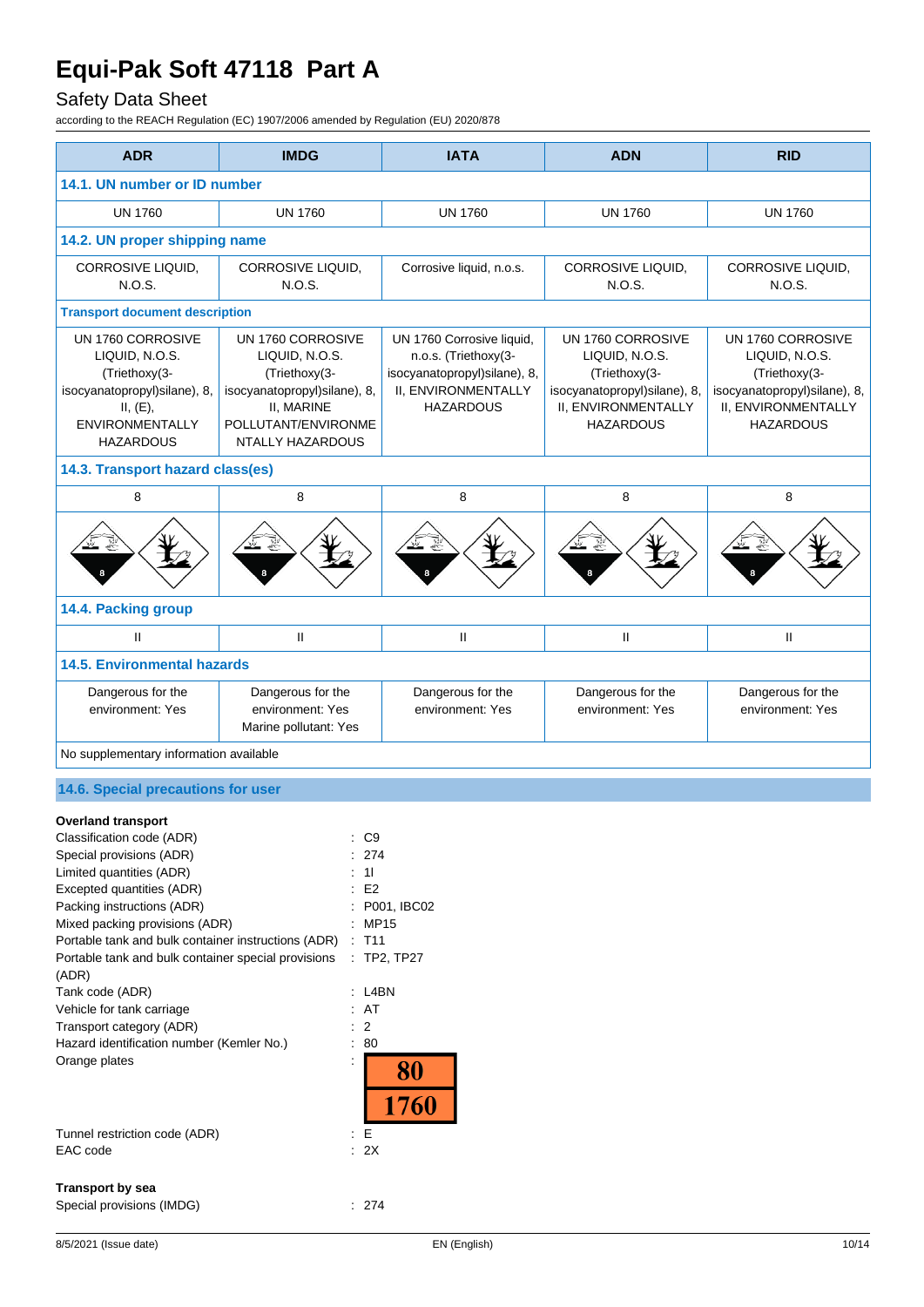# Safety Data Sheet

according to the REACH Regulation (EC) 1907/2006 amended by Regulation (EU) 2020/878

| Limited quantities (IMDG)                                    | : 1 L                                              |
|--------------------------------------------------------------|----------------------------------------------------|
| Excepted quantities (IMDG)                                   | E2                                                 |
| Packing instructions (IMDG)                                  | : P001                                             |
| IBC packing instructions (IMDG)                              | $\therefore$ IBC02                                 |
| Tank instructions (IMDG)                                     | T <sub>11</sub>                                    |
| Tank special provisions (IMDG)                               | TP2, TP27<br>$\ddot{\cdot}$                        |
| EmS-No. (Fire)                                               | $F - A$                                            |
| EmS-No. (Spillage)                                           | $: S-B$                                            |
| Stowage category (IMDG)                                      | $\therefore$ B                                     |
| Stowage and handling (IMDG)                                  | $:$ SW2                                            |
| Properties and observations (IMDG)                           | : Causes burns to skin, eyes and mucous membranes. |
| Air transport                                                |                                                    |
| PCA Excepted quantities (IATA)                               | E <sub>2</sub><br>t                                |
| PCA Limited quantities (IATA)                                | Y840                                               |
| PCA limited quantity max net quantity (IATA)                 | 0.5L                                               |
| PCA packing instructions (IATA)                              | : 851                                              |
| PCA max net quantity (IATA)                                  | : 1L                                               |
| CAO packing instructions (IATA)                              | : 855                                              |
| CAO max net quantity (IATA)                                  | 30L                                                |
| Special provisions (IATA)                                    | : A3, A803                                         |
| ERG code (IATA)                                              | : 8L                                               |
| Inland waterway transport                                    |                                                    |
| Classification code (ADN)                                    | $\therefore$ C9                                    |
| Special provisions (ADN)                                     | : 274                                              |
| Limited quantities (ADN)                                     | : 1L                                               |
| Excepted quantities (ADN)                                    | E2                                                 |
| Carriage permitted (ADN)                                     | $\cdot$ T                                          |
| Equipment required (ADN)                                     | $:$ PP, EP                                         |
| Number of blue cones/lights (ADN)                            | $\therefore$ 0                                     |
| <b>Rail transport</b>                                        |                                                    |
| Classification code (RID)                                    | $\therefore$ C9                                    |
| Special provisions (RID)                                     | : 274                                              |
| Limited quantities (RID)                                     | : 1L                                               |
| Excepted quantities (RID)                                    | E2                                                 |
| Packing instructions (RID)                                   | P001, IBC02                                        |
| Mixed packing provisions (RID)                               | MP15                                               |
| Portable tank and bulk container instructions (RID)          | $:$ T <sub>11</sub>                                |
| Portable tank and bulk container special provisions<br>(RID) | : TP2, TP27                                        |
| Tank codes for RID tanks (RID)                               | L4BN                                               |
| Transport category (RID)                                     | $\overline{2}$                                     |
| Colis express (express parcels) (RID)                        | CE6                                                |
| Hazard identification number (RID)                           | 80                                                 |

**14.7. Maritime transport in bulk according to IMO instruments**

Not applicable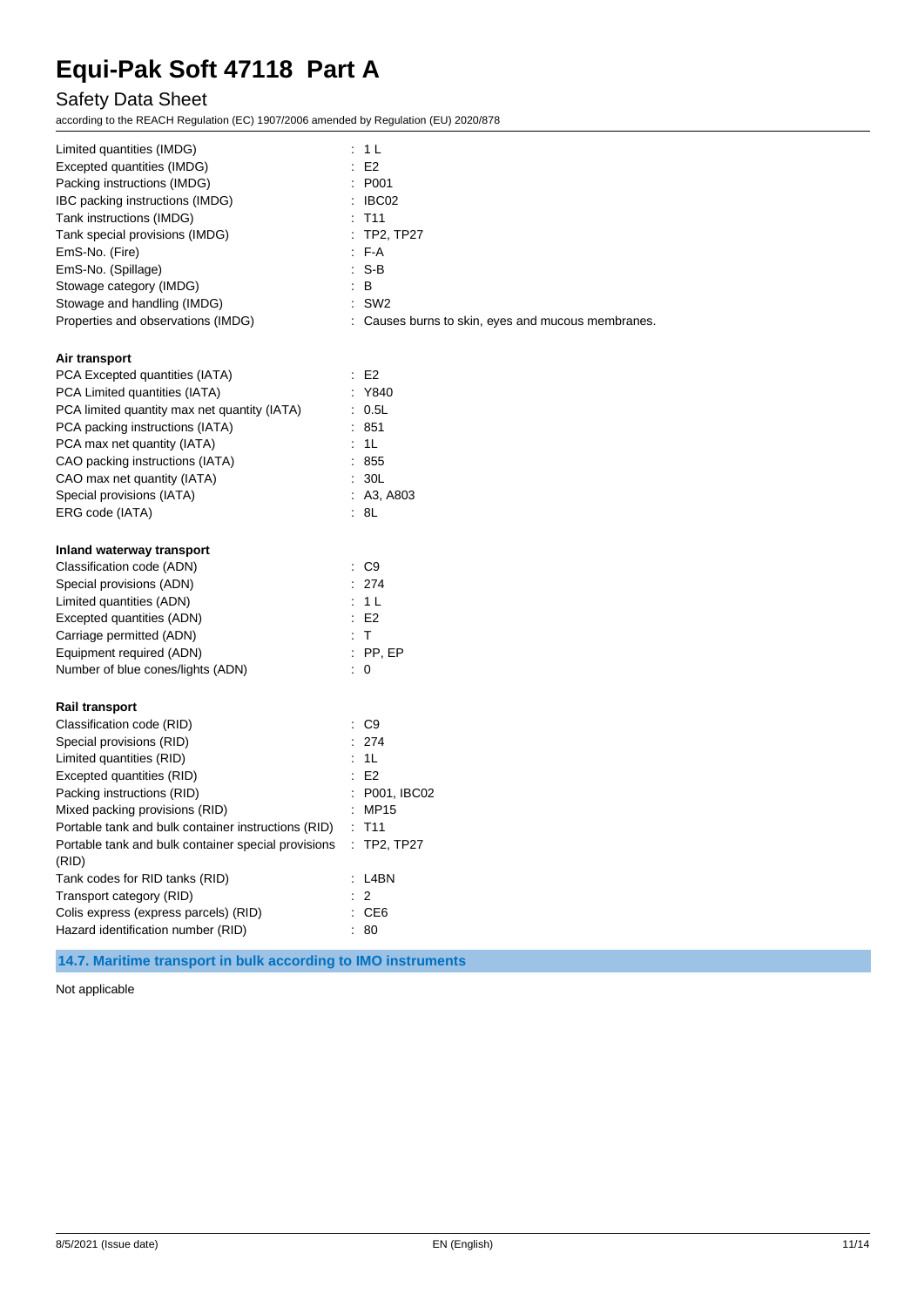## Safety Data Sheet

according to the REACH Regulation (EC) 1907/2006 amended by Regulation (EU) 2020/878

### **SECTION 15: Regulatory information**

**15.1. Safety, health and environmental regulations/legislation specific for the substance or mixture**

### **15.1.1. EU-Regulations**

### **EU restriction list (REACH Annex XVII)**

| Reference code | <b>Applicable on</b>                                                                                                                                                                                                                                                   |  |
|----------------|------------------------------------------------------------------------------------------------------------------------------------------------------------------------------------------------------------------------------------------------------------------------|--|
| 3(b)           | Equi-Pak Soft 47118 Part A; BENZENE, 1,1'-METHYLENEBIS[ISOCYANATO-, HOMOPOLYMER; 4,4'-<br>Methylenedicyclohexyl diisocyanate; Poly(oxy(methyl-1,2-ethanediyl)), alpha-hydro-omega-hydroxy-, polymer with<br>1,1-methylenebis(isocyanatobenzene), isocyanate-terminated |  |
| 3(c)           | Equi-Pak Soft 47118 Part A; Poly[oxy(methyl-1,2-ethanediyl)], a-hydro-w-hydroxy-, polymer with 1,1'-methylenebis[4-<br>isocyanatocyclohexane]                                                                                                                          |  |
| 56.            | methylenediphenyl diisocyanate                                                                                                                                                                                                                                         |  |
| 74.            | 4.4'-Methylenedicyclohexyl diisocyanate                                                                                                                                                                                                                                |  |

Contains no substance on the REACH candidate list

Contains no REACH Annex XIV substances

Contains no substance subject to Regulation (EU) No 649/2012 of the European Parliament and of the Council of 4 July 2012 concerning the export and import of hazardous chemicals.

Contains no substance subject to Regulation (EU) No 2019/1021 of the European Parliament and of the Council of 20 June 2019 on persistent organic pollutants

Contains no substance subject to Regulation (EU) 2019/1148 of the European Parliament and of the Council of 20 June 2019 on the marketing and use of explosives precursors.

#### **Directive 2012/18/EU (SEVESO III)**

| Seveso Additional information                           | $\therefore$ E1                                                                                                                                                                                                                                                                                                                        |
|---------------------------------------------------------|----------------------------------------------------------------------------------------------------------------------------------------------------------------------------------------------------------------------------------------------------------------------------------------------------------------------------------------|
| 15.1.2. National regulations                            |                                                                                                                                                                                                                                                                                                                                        |
| Germany                                                 |                                                                                                                                                                                                                                                                                                                                        |
| <b>Employment restrictions</b>                          | : Observe restrictions according Act on the Protection of Working Mothers (MuSchG)<br>Observe restrictions according Act on the Protection of Young People in Employment<br>(JArbSchG)                                                                                                                                                 |
| Water hazard class (WGK)                                | : WGK 3, Highly hazardous to water (Classification according to AwSV, Annex 1)                                                                                                                                                                                                                                                         |
| Hazardous Incident Ordinance (12. BImSchV)              | : Is not subject of the Hazardous Incident Ordinance (12. BImSchV)                                                                                                                                                                                                                                                                     |
| <b>Netherlands</b>                                      |                                                                                                                                                                                                                                                                                                                                        |
| SZW-lijst van kankerverwekkende stoffen                 | : None of the components are listed                                                                                                                                                                                                                                                                                                    |
| SZW-lijst van mutagene stoffen                          | : None of the components are listed                                                                                                                                                                                                                                                                                                    |
| SZW-lijst van reprotoxische stoffen - Borstvoeding      | : None of the components are listed                                                                                                                                                                                                                                                                                                    |
| SZW-lijst van reprotoxische stoffen -<br>Vruchtbaarheid | : None of the components are listed                                                                                                                                                                                                                                                                                                    |
| SZW-lijst van reprotoxische stoffen - Ontwikkeling      | : None of the components are listed                                                                                                                                                                                                                                                                                                    |
| <b>Denmark</b>                                          |                                                                                                                                                                                                                                                                                                                                        |
| Danish National Regulations                             | : Young people below the age of 18 years are not allowed to use the product<br>Pregnant/breastfeeding women working with the product must not be in direct contact with<br>the product<br>The requirements from the Danish Working Environment Authorities regarding work with<br>carcinogens must be followed during use and disposal |

### **15.2. Chemical safety assessment**

No chemical safety assessment has been carried out

| <b>SECTION 16: Other information</b> |                                                                                                                                                                                                                                                                                        |
|--------------------------------------|----------------------------------------------------------------------------------------------------------------------------------------------------------------------------------------------------------------------------------------------------------------------------------------|
| Sources of Key data                  | REGULATION (EC) No 1272/2008 OF THE EUROPEAN PARLIAMENT AND OF THE<br>COUNCIL of 16 December 2008 on classification, labelling and packaging of substances<br>and mixtures, amending and repealing Directives 67/548/EEC and 1999/45/EC, and<br>amending Regulation (EC) No 1907/2006. |
| Other information                    | : None.                                                                                                                                                                                                                                                                                |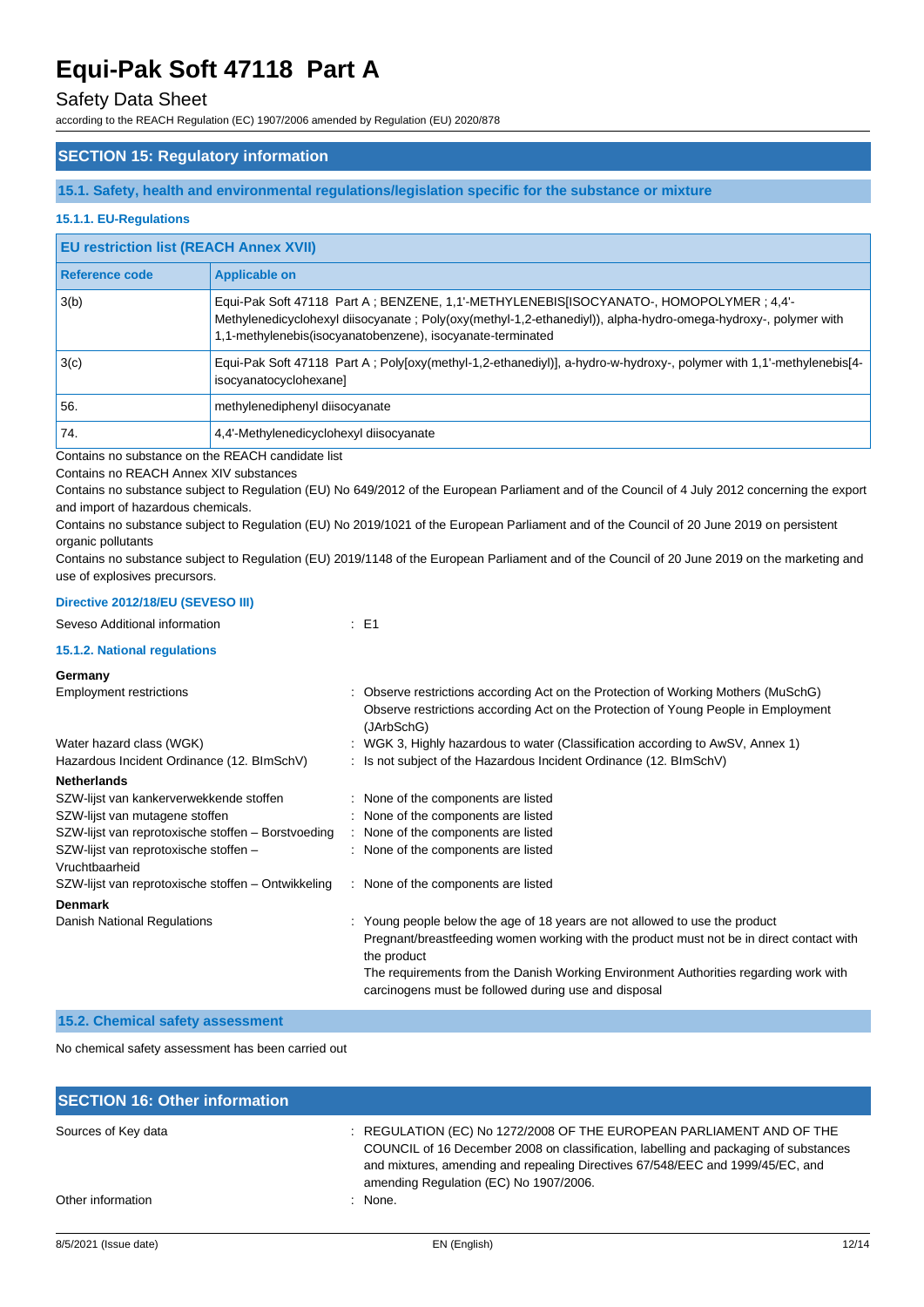# Safety Data Sheet

according to the REACH Regulation (EC) 1907/2006 amended by Regulation (EU) 2020/878

| <b>Full text of H- and EUH-statements:</b> |                                                                                            |  |
|--------------------------------------------|--------------------------------------------------------------------------------------------|--|
| Acute Tox. 1 (Inhalation)                  | Acute toxicity (inhal.), Category 1                                                        |  |
| Acute Tox. 3 (Inhalation)                  | Acute toxicity (inhal.), Category 3                                                        |  |
| Acute Tox. 4 (Dermal)                      | Acute toxicity (dermal), Category 4                                                        |  |
| Acute Tox. 4 (Inhalation)                  | Acute toxicity (inhal.), Category 4                                                        |  |
| Acute Tox. 4 (Oral)                        | Acute toxicity (oral), Category 4                                                          |  |
| <b>Aquatic Chronic 1</b>                   | Hazardous to the aquatic environment - Chronic Hazard, Category 1                          |  |
| Carc. 2                                    | Carcinogenicity, Category 2                                                                |  |
| Eye Irrit. 2                               | Serious eye damage/eye irritation, Category 2                                              |  |
| H302                                       | Harmful if swallowed.                                                                      |  |
| H312                                       | Harmful in contact with skin.                                                              |  |
| H314                                       | Causes severe skin burns and eye damage.                                                   |  |
| H315                                       | Causes skin irritation.                                                                    |  |
| H317                                       | May cause an allergic skin reaction.                                                       |  |
| H319                                       | Causes serious eye irritation.                                                             |  |
| H330                                       | Fatal if inhaled.                                                                          |  |
| H331                                       | Toxic if inhaled.                                                                          |  |
| H332                                       | Harmful if inhaled.                                                                        |  |
| H334                                       | May cause allergy or asthma symptoms or breathing difficulties if inhaled.                 |  |
| H335                                       | May cause respiratory irritation.                                                          |  |
| H351                                       | Suspected of causing cancer.                                                               |  |
| H373                                       | May cause damage to organs through prolonged or repeated exposure.                         |  |
| H410                                       | Very toxic to aquatic life with long lasting effects.                                      |  |
| Resp. Sens. 1                              | Respiratory sensitisation, Category 1                                                      |  |
| Skin Corr. 1B                              | Skin corrosion/irritation, Category 1, Sub-Category 1B                                     |  |
| Skin Irrit. 2                              | Skin corrosion/irritation, Category 2                                                      |  |
| Skin Sens. 1                               | Skin sensitisation, Category 1                                                             |  |
| STOT RE 2                                  | Specific target organ toxicity - Repeated exposure, Category 2                             |  |
| STOT SE 3                                  | Specific target organ toxicity - Single exposure, Category 3, Respiratory tract irritation |  |

**Classification and procedure used to derive the classification for mixtures according to Regulation (EC) 1272/2008 [CLP]:**

| Acute Tox, 4<br>(Inhalation:dust, mist) | H332 | Calculation method |
|-----------------------------------------|------|--------------------|
| Skin Corr, 1B                           | H314 | Calculation method |
| Resp. Sens. 1                           | H334 | Calculation method |
| Skin Sens, 1                            | H317 | Calculation method |
| Carc. 2                                 | H351 | Calculation method |
| STOT SE 3                               | H335 | Calculation method |
| Aquatic Chronic 1                       | H410 | Calculation method |

Safety Data Sheet (SDS), EU